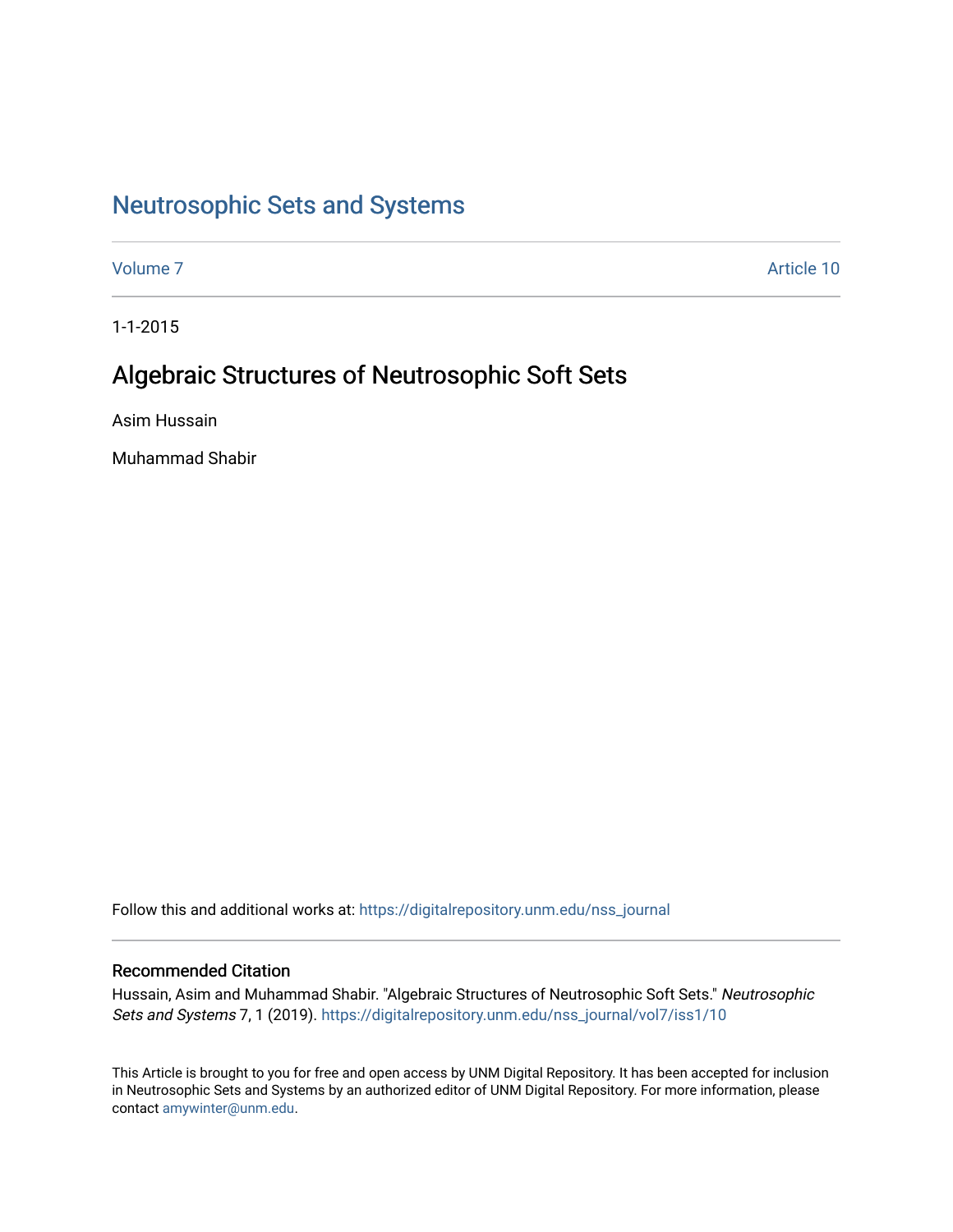

# **Algebraic Structures Of Neutrosophic Soft Sets**

**Asim Hussain<sup>1</sup> , and Muhammad Shabir<sup>2</sup>**

<sup>1,2</sup>Department of Mathematics, Quaid-i-Azam University, Islamabad, Pakistan. E-mails[: sh.asim.hussain@gmail.com,](mailto:sh.asim.hussain@gmail.com) mshabirbhatti@yahoo.co.uk

**Abstract:** In this paper, we study the algebraic operations of neutrosophic soft sets and their basic properties associated with these opertaions. And also define the associativity and

distributivity of these operations. We discusse different algebraic structures, such as monoids, semiring and lattices, of neutrosophic soft sets.

**Keywords**: Soft sets, Neutrosophic soft sets, monoid, semiring, lattices.

## **1 Introduction**

During recent years soft set theory has gained popularity among the researchers due to its applications in various areas. Number of publications related to soft sets has risen exponentially. Theory of soft sets is proposed by Moldtsov in [16]. Basic aim of this theory is to introduce a mathematical model with enough parameters to handle uncertainty. Prior to soft set theory, probability theory, fuzzy set theory, rough set theory and interval mathematics were common tools to discuss uncertainty. But unfortunately difficulties were attached with these theories, for details see [11, 16]. As mentioned above soft set theory has enough number of parameters, so it is free from difficulties associated with other theories. Soft set theory has been applied to various fields very successfully.

The concept of neutrosophic set was introduced by Smarnandache [20]. The traditional neutrosophic sets is characterized by the truth value, indeterminate value and false value. Neutrosophic set is a mathematically tool for handling problems involving imprecise, indeterminacy inconsistent data and inconsistent information which exits in belief system.

Maji et al. proposed the concept of "Fuzzy Soft Sets" [13] and later on applied the theories in decision making problem [14, 15]. Different algebraic structures and their applications have also been studied in soft and fuzzy soft context [2, 19]. In [12] Maji proposed the concept of "Neutrosophic soft set" and applied the theories in decision making problem. Later Broumi and Smarandache defined the concepts of interval valued neutrosophic soft set and inituitionistic neutrosophic soft set in [3, 5]. Recently Sahin and Kucuk applied the concept of neutrosophic soft set in decision making problems [17,18]. Different algebraic structures and their application can be study in neutrosophic soft set context [4,7, 8, 9, 10]. In this paper we define some new operations on the neutrosophic soft set and modified results and laws are established. And also define the associativity and distributivity of these operations. The paper is organized in five sections. First we have given preliminaries on the theories of soft sets and neutrosophic sets. Section 3 completely describes for what new and modified operations define on neutrosophic soft set. In section 4 we have used new and modified definitions and operations to discuss the properties of associativity and distributivity of these operations for neutrosophic soft sets. Counter examples are provided to show the converse of proper inclusion is not true in general. In section 5 , monoids, semiring and lattices of neutrosophic soft sets associated with new operations have been determined completely.

# **2 Preliminaries**

In this section we present the theory of neutrosophic

sets and soft sets, taken from [1,20], and some definitions and notions about algebraic structures are given.

Let X be a universe of discourse and a neutrosophic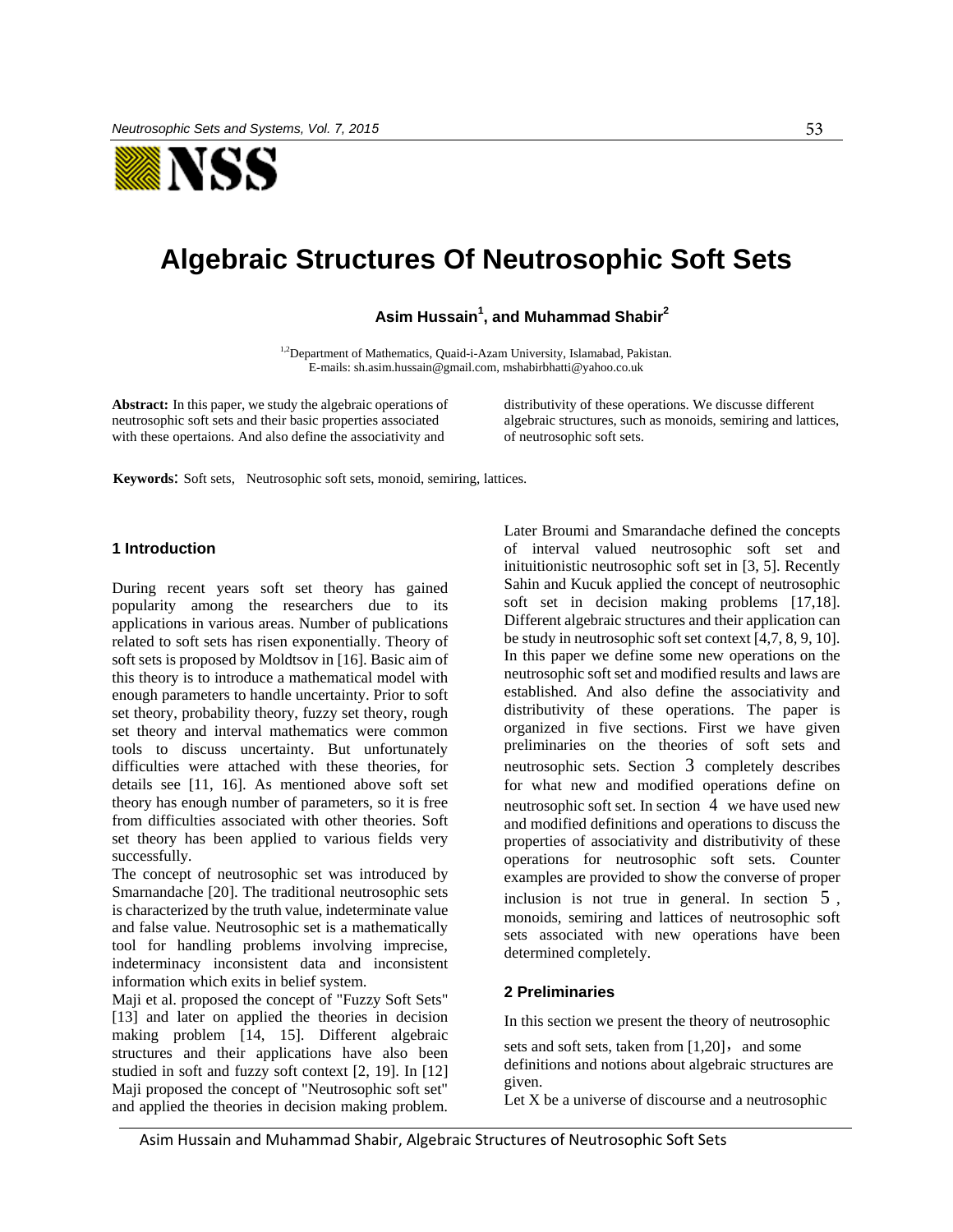set  $A$  on  $X$  is defined as Let *A* on *X* is defined as<br>  $A = \{ (x, T_A(x), I_A(x), F_A(x)), x \in X \}$ where  $T$ ,  $I$ ,  $F : X \to \text{J} \Omega l^+[\text{and}$ <br>  ${}^{-}0 \leq T_A(x) + I_A(x) + F_A(x) \leq 3^+$ .  $T_0 \times T$  (x)  $I(x) + F(x) \times 2^+$  $\leq T_A(x) + I_A(x) + F_A(x) \leq$ Philosophical point of view, neutrosophic set takes the

value from real standard or non standard subsets of

 $]$ <sup>-</sup> 0,1<sup>+</sup>[. But it is difficult to use neutrosophic set with value from real standard or non standard subsets of  $]$ <sup>-</sup> 0,1<sup>+</sup>[ in real life application like scientific

**Definition 2.1:**

and engineering problems.

A neutrosophic set  $A$  is contained in another neutrosophic set  $B$  *i.e.*  $A \subseteq B$  if A neutrosophic set A is contained in another<br>
neutrosophic set B *i.e.*  $A \subseteq B$  if<br>  $T_A(x) \le T_B(x)$ ,  $I_A(x) \le I_A(x)$ ,  $F_A(x) \ge F_B(x)$  $\forall x \in X.$ 

## *Example 2.2***:**

Mr. X and his father wants to purchase a laptop. They have their expectations and perceptions. Based on these, they identify three criteria  $x_1, x_2, x_3$  which are as follows

 $x_1$ =Performance,  $x_2$ =Size of laptop,  $x_3$ =Price of laptop It may be assumed that the values of  $x_1$ ,  $x_2$ ,  $x_3$ are in  $\begin{bmatrix} 0, 1 \end{bmatrix}$ . The buyer consults with experts and also collects data from his own survey. The experts may impose their opinion in three components viz, the degree of goodness, the degree of indeterminacy and that of poorness to explain the characteristics of the objects. Suppose  $A$  is a neutrosophic set of  $X = \{x_1, x_2, x_3\}$  such that

$$
A = \begin{cases} \langle x_1, 0.8, 0.4, 0.5 \rangle, \langle x_2, 0.7, 0.2, 0.4 \rangle, \\ \langle x_3, 0.8, 0.3, 0.4 \rangle \end{cases}.
$$

Where the degree of goodness of performance  $(x_1)$ is 0.8 degree of indeterminacy of performance  $(x_1)$ is 0.4 and the degree of poorness of performance is 0.5 etc.

#### **Definition 2.3:**

Let  $U$  be an initial universe set and  $E$  be the

set of parameters. Let  $P(U)$  denote the power set of  $U$  and let  $A$  be a non-empty subset of  $E$ . A pair  $(F, A)$  is called soft set over U, where *F* is mapping given by  $F : A \rightarrow P(U)$ .

# **Definition 2.4:**

For two soft sets  $(F, A)$  and  $(G, B)$  over a common universe  $U$ , we say that  $(F, A)$  is a soft subset of  $(G, B)$  if

(i) 
$$
A \subseteq B
$$
,  
\n(ii)  $F(e) \subseteq G(e) \ \forall \ e \in A$ .  
\nWe write  $(F, A) \subseteq (G, B)$ .

## **Definition 2.5:**

Two soft sets  $(F, A)$  and  $(G, B)$  over a common universe  $U$  are said to be soft equal if  $(F, A)$  is a soft subset of  $(G, B)$  and  $(G, B)$  is a soft subset of  $(F, A)$ .

# **Definition 2.6:**

Extended union of two soft sets  $(F, A)$  and  $(G, A)$ *B*) over the common universe *U* is the soft set  $(H, C)$ , where  $C = A \cup B$  and for all  $e \in C$ .

$$
e \in C,
$$
  
\n
$$
H(e) = \begin{cases} F(e) & \text{if } e \in A - B \\ G(e) & \text{if } e \in B - A \\ F(e) \cup G(e) & \text{if } e \in A \cap B. \end{cases}
$$

We write  $(F, A) \cup_{E} (G, B) = (H, C).$ Let  $(F, A)$  and  $(G, B)$  be two soft sets over the same universe  $U$ , such that  $A \cap B \neq \emptyset$ . The restricted union of  $(F, A)$  and  $(G, B)$ is denoted by  $(F, A) \cup_{\mathcal{R}} (G, B)$  and is defined as  $(F, A) \cup_{\mathcal{R}} (G, B) = (H,$ *C*), where  $C = A \cap B$  and for all  $e \in C$ ,  $H(e) = F(e) \cup G(e).$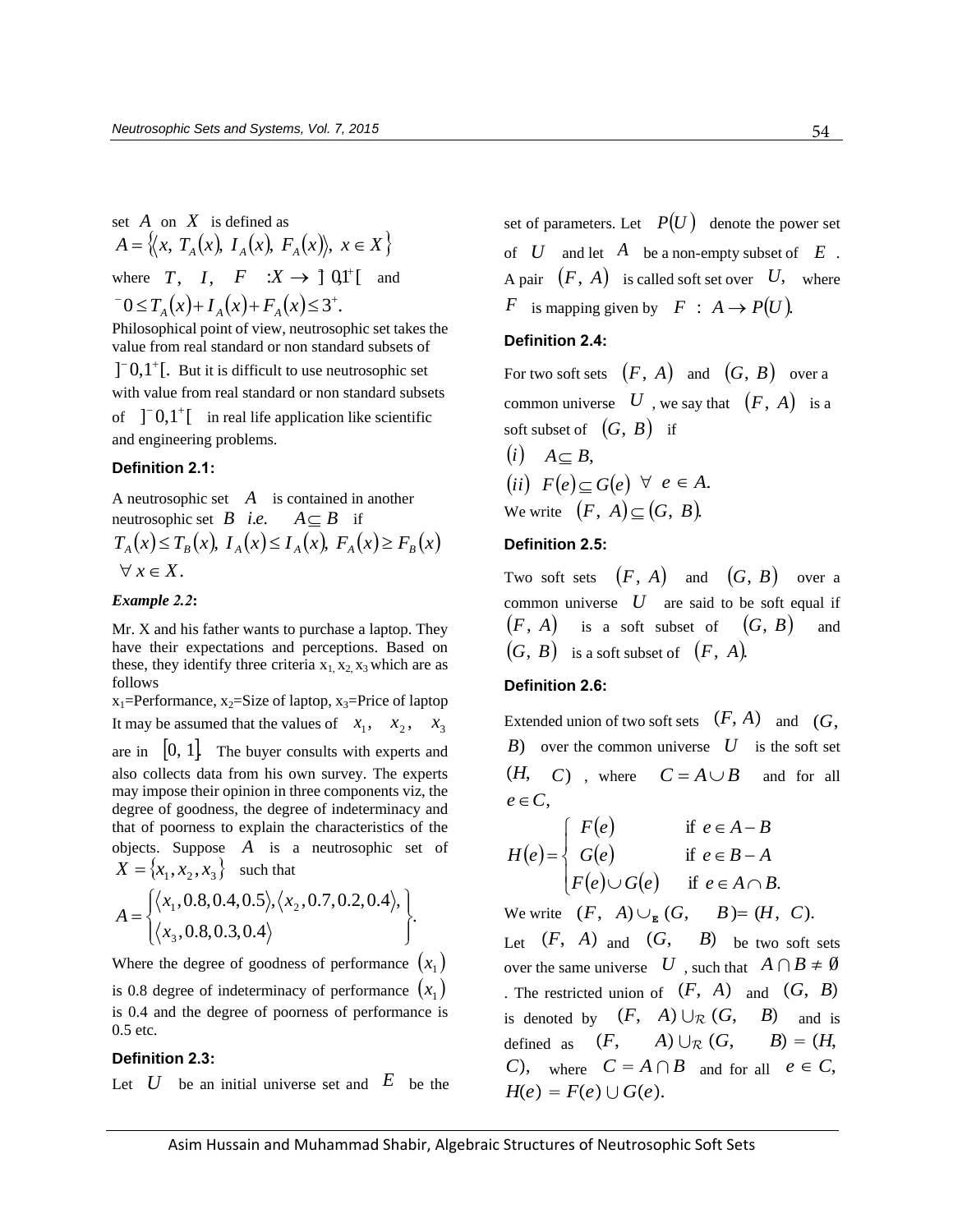## **2.7 Definition:**

The extended intersection of two soft sets  $(F, A)$ 

and  $(G, B)$  over the common universe U is the soft set  $(H, C)$ , where  $C = A \cup B$  and for all  $e \in C$ ,

$$
H(e) = \begin{cases} F(e) & \text{if } e \in A - B \\ G(e) & \text{if } e \in B - A \\ F(e) \cap G(e) & \text{if } e \in A \cap B. \end{cases}
$$

We write  $(F, A) \cap_{E} (G, B) = (H, C).$ 

Let  $(F, A)$  and  $(G, B)$  be two soft sets over the same universe U , such that  $A \cap B \neq \Phi$ . The restricted intersection of  $(F, A)$  and  $(G, A)$ *B*) is denoted by  $(F, A) \cap_{\mathbb{R}} (G, B)$  and is defined as  $(F, A) \cap_{\mathbb{R}} (G, B) = (H, C),$ where  $C = A \cap B$  and for all  $e \in C$ . here  $C = A \cap B$  and for all  $\oint dA = F(e) \cap G(e)$ .

A semigroup  $(S,*)$  is a non-empty set with an associative binary operation . We use usual algebraic practice and write *xy* instead of  $x * y$ . If there exists an element  $e$  in  $S$  such that  $ex = xe = x$  for all  $x$  in  $S$  then we say that  $S$  is a monoid and  $e$  is called the identity element. An element  $x \in S$  is called idempotent if  $xx = x$ . If every element of *S* is idempotent then we say that  $S$  is idempotent.

A semiring is an algebraic structure consisting of a non-empty set  $\overline{R}$  together with two associative binary operations, addition "+" and multiplication "." such that "." distributes over "+" from both sides. Semirings which are regarded as a generalization of rings. By a hemiring, we mean a semiring with a zero and with a commutative addition.

A Lattice  $(L, \vee, \wedge)$  is a non-empty set with two binary operations  $\vee$  and  $\wedge$  such that  $(1)$   $(L,\vee)$ is a commutative, idempotent

semigroup,

 $(2)$   $(L,\wedge)$ is a commutative, idempotent semigroup,

3 Absorption laws  $a \vee (a \wedge b) = a$ and

 $a \wedge (a \vee b) = a$  hold for all  $a, b \in L$ .

If a lattice has identity elements with respect to both the operations then we say that it is bounded. Usually identity element of L with respect to operation  $\Lambda$ is denoted by 0 and whereas the identity element with respect to binary operation  $\vee$  is denoted by 1 . If a lattice *L* has identities and for each  $a \in L$  there exists an element b such that  $a \wedge b = 0$  and  $a \vee b = 1$ , then *L* is called complemented. If distributive laws hold in a lattice then it is called a distributive lattice.

#### **3 Neutrosophic soft set**

#### **Definition** 3.1[12]:

Let  $U$  be an initial universe set and  $E$  be the set of all parameters. Consider  $A \subseteq E$ . Let  $P(U)$  denotes the set of all neutrosophic sets of U. A pair  $(F, A)$  is termed to be the neutrosophic soft set  $(NSS)$  over  $U$  , where *F* is mapping given by  $\overrightarrow{F}$  :  $A \rightarrow P(U)$ .

# **Example 3.2**:

Let  $U$  be the set of calculators under consideration and  $E$  is the set of parameters. Consider

$$
U = \begin{cases} c_1 = scientific, & c_2 = programmable, \\ c_3 = four function \end{cases}
$$

and

$$
E = \left\{ e_1 = \text{performance}, e_2 = \text{size}, e_3 = \text{price} \right\}
$$
\n
$$
\text{suppose that} \quad \left( \frac{1}{2} \cdot 2.7 \cdot 2.4 \cdot 2.5 \cdot \left( \frac{1}{2} \cdot 2.8 \cdot 2.5 \cdot 2.2 \right) \right)
$$

suppose that  
\n
$$
F(e_1) = \begin{cases} \langle c_1, 0.7, 0.4, 0.5 \rangle, \langle c_2, 0.8, 0.5, 0.3 \rangle \\ , \langle c_3, 0.4, 0.6, 0.8 \rangle \end{cases},
$$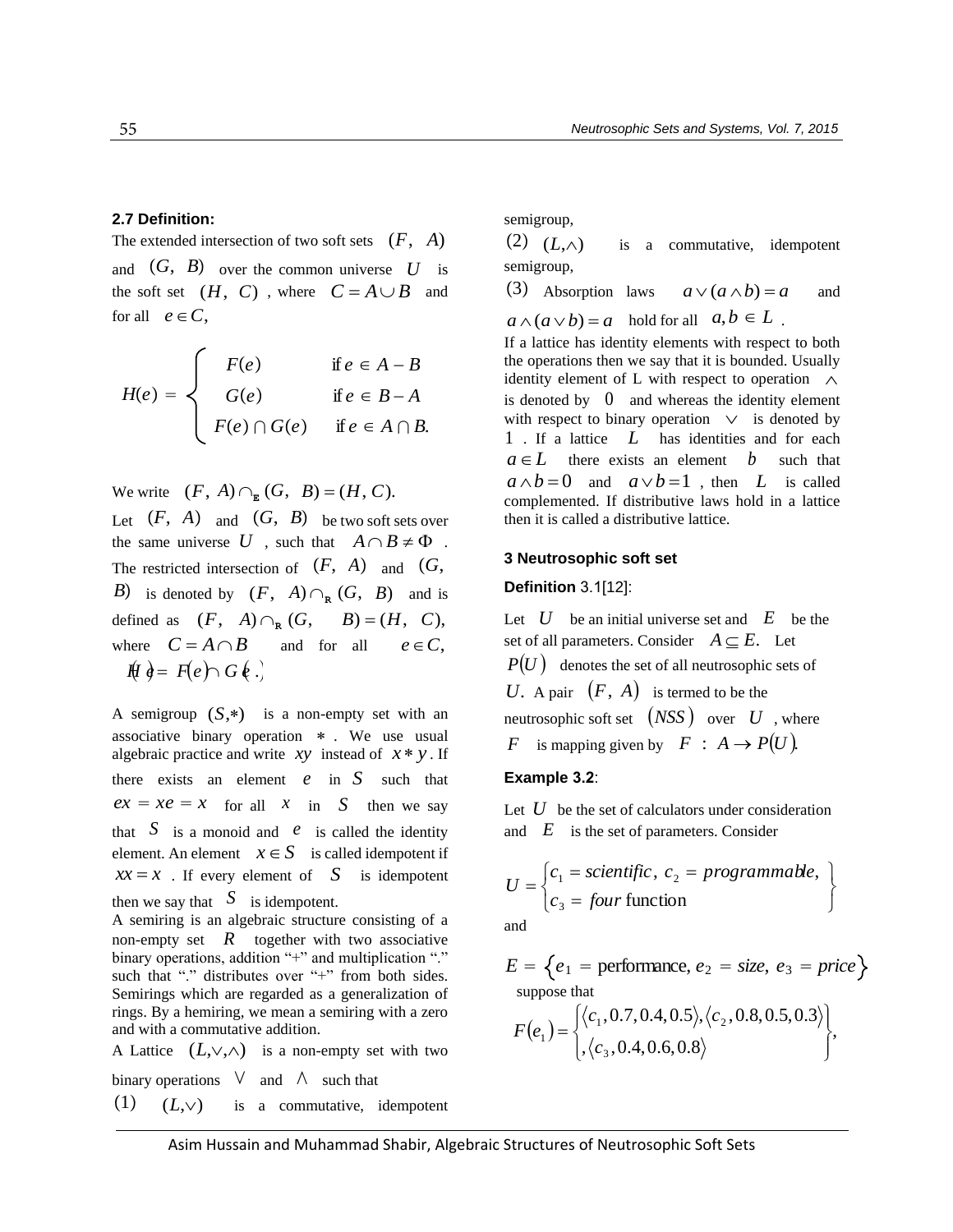$$
F(e_2) = \begin{cases} \langle c_1, 0.6, 0.7, 0.8 \rangle, \langle c_2, 0.2, 0.4, 0.7 \rangle, \\ \langle c_3, 0.8, 0.4, 0.6 \rangle \end{cases},
$$

$$
F(e_3) = \begin{cases} \langle c_1, 0.8, 0.1, 0.7 \rangle, \langle c_2, 0.5, 0.8, 0.9 \rangle, \\ \langle c_3, 1, 0.3, 0.4 \rangle \end{cases}.
$$

The neutrosophic soft set  $(F, E)$ is a parametrized family  $\{F(e_i), i = 1, 2, 3\}$ of all neutrosophic sets of *U* and describes a collection

of approximation of an object. To store a neutrosophic soft set in computer, we could

present it in the form of a table as shown below. In this

table the entries are  $a_{ij}$  corresponding to the

- calculator  $c_i$  and the parameter  $e_j$  where  $\mathsf{I}$ ſ *i c* true - membership value of  $c_i$ ,
- $\overline{\phantom{a}}$  $\overline{\phantom{a}}$ J  $\overline{\phantom{a}}$  $\setminus$  $=$ *i i ij c c a* falsity - membership value of indetermin acy - membership value of  $c_i$ ,

in  $F(e_j)$  The neutrosophic soft set  $(F, E)$  in tabular representation is as follow:

|       |                 |                 | $e_1$ =performance $e_2$ =size of calculator $e_3$ =price of calculator |
|-------|-----------------|-----------------|-------------------------------------------------------------------------|
| $c_1$ | (0.7, 0.4, 0.5) | (0.6, 0.7, 0.8) | $\langle 0.8, 0.1, 0.7 \rangle$                                         |
| $c_2$ | (0.8, 0.5, 0.3) | (0.2, 0.4, 0.7) | $\langle 0.5, 0.8, 0.9 \rangle$                                         |
| $c_3$ | (0.4, 0.6, 0.8) | (0.8, 0.4, 0.6) | (1, 0.3, 0.4)                                                           |

Tabular form of the neutrosophic soft set  $(F, E)$ .

## **Definition 3.3** [14]:

For two neutrosophic soft sets  $(H, A)$  and  $(G, B)$  over the common universe U . We say that  $(H, A)$  is a neutrosophic soft subset of  $(G, B)$  if  $(i)$   $A \subset B$ ,

(ii) 
$$
T_{H(e)}(x) \leq T_{G(e)}(x)
$$
,  $I_{H(e)}(x) \leq I_{G(e)}(x)$ ,  
\n $F_{H(e)}(x) \geq F_{G(e)}(x)$ 

for all  $e \in A$  and  $x \in U$ . We write

$$
(H,A)\subseteq (G,B.)
$$

# **Definition 3.4:**

For two neutrosophic soft sets  $(H, A)$  and  $(G, B)$  over the common universe  $U$ . We say that  $(H, A)$  is a neutrosophic soft twisted subset of  $(G, B)$  if  $(i)$   $A \subset B$  $\overline{f}(ii) T_{H(e)}(x) \ge T_{G(e)}(x), \quad I_{H(e)}(x) \ge I_{G(e)}(x),$  $F_{H(e)}(x) \leq F_{G(e)}(x)$ for all  $e \in A$  and  $x \in U$ . We write  $(H, A) \in (G, B)$ .

## **Definition 3.5:**

 $\backslash$ 

 $(1)$   $(H, A)$  is called relative null neutrosophic soft set ( with respect to parameter A), if (1)  $(H, A)$  is called relative null neutrosophic<br>soft set ( with respect to parameter A), if<br> $T_{H(e)}(x)=0$ ,  $I_{H(e)}(x)=0$ ,  $F_{H(e)}(x)=1 \ \forall e \in A$  and  $x \in U$ . It is denoted by  $\Phi_A$ .  $(2)$   $(G, A)$  is called relative whole neutrosophic soft set  $\left(\begin{array}{cc} \text{with respect to parameter} \\ 0 \end{array} A\right)$  if (2)  $(G, A)$  is called relative whole neutrosophic<br>
soft set  $($  with respect to parameter  $(A)$  if<br>  $T_{G(e)}(x) = 1$ ,  $I_{G(e)}(x) = 1$ ,  $F_{G(e)}(x) = 0 \forall e \in A$  and  $x \in U$ . It is denoted by  $\bigcup_{A}$ . Similarly we define absolute neutrosophic soft set over  $U$ , and it is denoted by  $\bigcup_{E}$ , and null neutrosophic soft set over  $\left|U,\right\rangle$  it is denoted by  $\Phi_{E}$ .

# **Definition 3.6:**

Let  $E = \{e_1, e_2, e_3, \dots e_n\}$  be a set of parameters. The not set of  $E$  is denoted by  $\neg E$  and defined as  $\neg E = \{e_1, \neg e_2, \neg e_3, \dots \neg e_n\}$ , where  $\neg e_i = \text{not } e_i, \quad \forall i.$ 

# **Definition 3.7** [14]**:**

Complement of a neutrosophic soft set  $(G, A)$  denoted by  $(G, A)^c$  and is defined as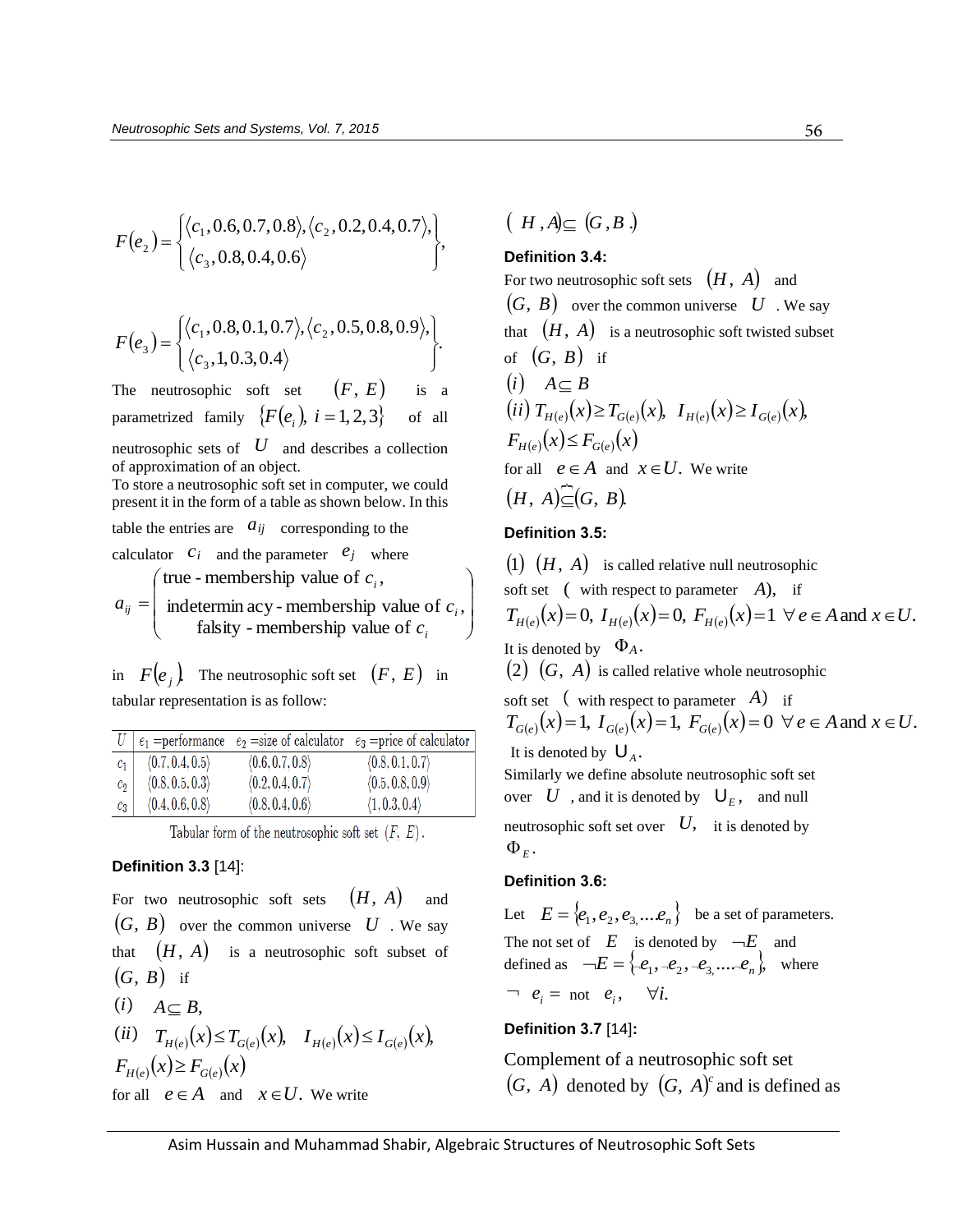$$
(G, A)^c = (G^c, -A) \text{ where}
$$
  
\n
$$
G^c : \neg A \rightarrow P(U) \text{ is a mapping given by}
$$
  
\n
$$
G^c(-e) = \text{ neutrosophic soft complement with}
$$
  
\n
$$
T_{G^c(-e)} = F_{G(e)}, \qquad I_{G(-e)} = I_{G(e)} \text{ and}
$$
  
\n
$$
F_{G^c(-e)} = T_{G(e)}.
$$

#### **Definition 3.8**:

(G, A) = (G', --A) where<br>  $G'$ ,  $G = -A \rightarrow P(U)$  is a mapping given by<br>  $G'_{K(\epsilon)}(x) = \max(I_{H(\epsilon)}, (x), I_{G(\epsilon)}, (x), I_{G(\epsilon)})$ <br>  $I_{G'(\epsilon)} = I_{G(\epsilon)}, I_{G(\epsilon)}, I_{G(\epsilon)}, I_{G(\epsilon)}, I_{G(\epsilon)}, I_{G(\epsilon)}, I_{G(\epsilon)}, I_{G(\epsilon)}, I_{G(\epsilon)}, I_{G(\epsilon)}, I_{G(\epsilon)}, I_{G(\epsilon)}, I_{G(\epsilon)}, I_{G(\epsilon)}, I_{G(\epsilon)}, I_{G(\epsilon)}, I_{G(\epsilon)}, I_{$ Let  $(H, A)$  and  $(G, B)$  be two NSS,s over the common universe  $U$ . Then the extended union of  $(H, A)$  and  $(G, B)$  is denoted by  $(H, A) \cup_{\mathbb{E}} (G, B)$  and defined as  $(H, A) \cup_{\mathbb{E}} (G, B)$  and defined as<br>  $(H, A) \cup_{\mathbb{E}} (G, B) = (K, C)$ , where  $C = A \cup B$ , and the truth-membership, indeterminacy-membership and falsity-membership of  $(K, C)$  are as follows<br>  $T_{K(e)}(x) =\begin{cases} T_{H(e)}(x) \\ T_{G(e)}(x) \end{cases}$ hip and talsity-m<br>
ollows<br>  $(e)$  (x) if  $e \in E$ ollows<br>  $(e)(x)$  if  $e \in$ <br>  $(e)(x)$  if  $e \in$  $T_{H(e)}(x)$  if  $e \in A - B$ <br>  $T_{G(e)}(x)$  if  $e \in B - A$ <br>  $(T_{H(e)}(x), T_{G(e)}(x))$  if  $e \in A$  $\overline{ }$  $\overline{\mathcal{L}}$  $\overline{ }$ ┤  $\int$  $\in A \cap$  $\in B$  - $\in A$  - $=$  $T_{H(e)}(x)$ ,  $T_{G(e)}(x)$  if  $e \in A \cap B$  $T_{G(e)}(x)$  if  $e \in B-A$  $T_{H(e)}(x)$  if  $e \in A - B$  $T_{K(\rho)}(x)$ *eG eH eK*  $\max(T_{H(e)}(x), T_{G(e)}(x))$  if if if

$$
I_{K(e)}(x) = \begin{cases} I_{H(e)}(x) & \text{if } e \in A - B \\ I_{G(e)}(x) & \text{if } e \in B - A \\ \max(I_{H(e)}(x), I_{G(e)}(x)) & \text{if } e \in A \cap B \end{cases}
$$

 $H(e)$   $\vee$  b  $\cdot$   $G(e)$ 

$$
F_{K(e)}(x) = \begin{cases} F_{H(e)}(x) & \text{if } e \in A - B \\ F_{G(e)}(x) & \text{if } e \in B - A \\ \min(F_{H(e)}(x), F_{G(e)}(x)) & \text{if } e \in A \cap B \end{cases}
$$

and the restricted union of  $(H, A)$  and  $(G, B)$ is denoted and defined as  $(H, A) \cup_{R} (G, B) = (K, C)$ where  $C = A \cap B$  and  $(H, A) \cup_{\mathbf{R}} (G, B) = (K, C)$  where<br>  $C = A \cap B$  and<br>  $T_{K(e)}(x) = \max(T_{H(e)}(x), T_{G(e)}(x))$  if  $e \in A \cap B$ 

$$
I_{K(e)}(x) = \max(I_{H(e)}(x), I_{G(e)}(x))
$$
 if  $e \in A \cap B$ 

$$
I_{K(e)}(x) = \max(I_{H(e)}(x), I_{G(e)}(x)) \text{ if } e \in A \cap B
$$
  

$$
F_{K(e)}(x) = \min(F_{H(e)}(x), F_{G(e)}(x)) \text{ if } e \in A \cap B
$$

If 
$$
A \cap B = \emptyset
$$
, then  
\n $(H, A) \cup_{\mathcal{R}} (G, B) = \Phi_{\Phi}$ .

## **Definition 3.9**:

Let  $(H, A)$  and  $(G, B)$  be two NSS,s over the common universe  $U$ . Then the extended intersection of  $(H, A)$  and  $(G, B)$  is denoted by  $(H, A) \cap_{\mathbb{E}} (G, B)$  and defined as by  $(H, A) \cap_{\mathbb{E}} (G, B)$  and defined as <br> $(H, A) \cap_{\mathbb{E}} (G, B) = (K, C)$ , where  $C = A \cup B$ , and the truth-membership, indeterminacy-membership and falsity-membership<br>of  $(K, C)$  are as follows<br> $T_{H(e)}(x)$  if  $e \in A - B$ 

of 
$$
(K, C)
$$
 are as follows  
\n
$$
T_{K(e)}(x) = \begin{cases} T_{H(e)}(x) & \text{if } e \in A - B \\ T_{G(e)}(x) & \text{if } e \in B - A \\ \min (T_{H(e)}(x), T_{G(e)}(x)) & \text{if } e \in A \cap B \end{cases}
$$

$$
I_{K(e)}(x) = \begin{cases} I_{H(e)}(x) & \text{if } e \in A - B \\ I_{G(e)}(x) & \text{if } e \in B - A \\ \min(I_{H(e)}(x), I_{G(e)}(x)) & \text{if } e \in A \cap B \end{cases}
$$

$$
F_{K(e)}(x) = \begin{cases} F_{H(e)}(x) & \text{if } e \in A - B \\ F_{G(e)}(x) & \text{if } e \in B - A \\ \max(F_{H(e)}(x), F_{G(e)}(x)) & \text{if } e \in A \cap B \end{cases}
$$

and the restricted intersection of  $(H, A)$  and  $(G, B)$  is denoted and defined as  $(H, A) \cap_{\mathbb{R}} (G, B) = (K, C)$  where  $C = A \cap B$  and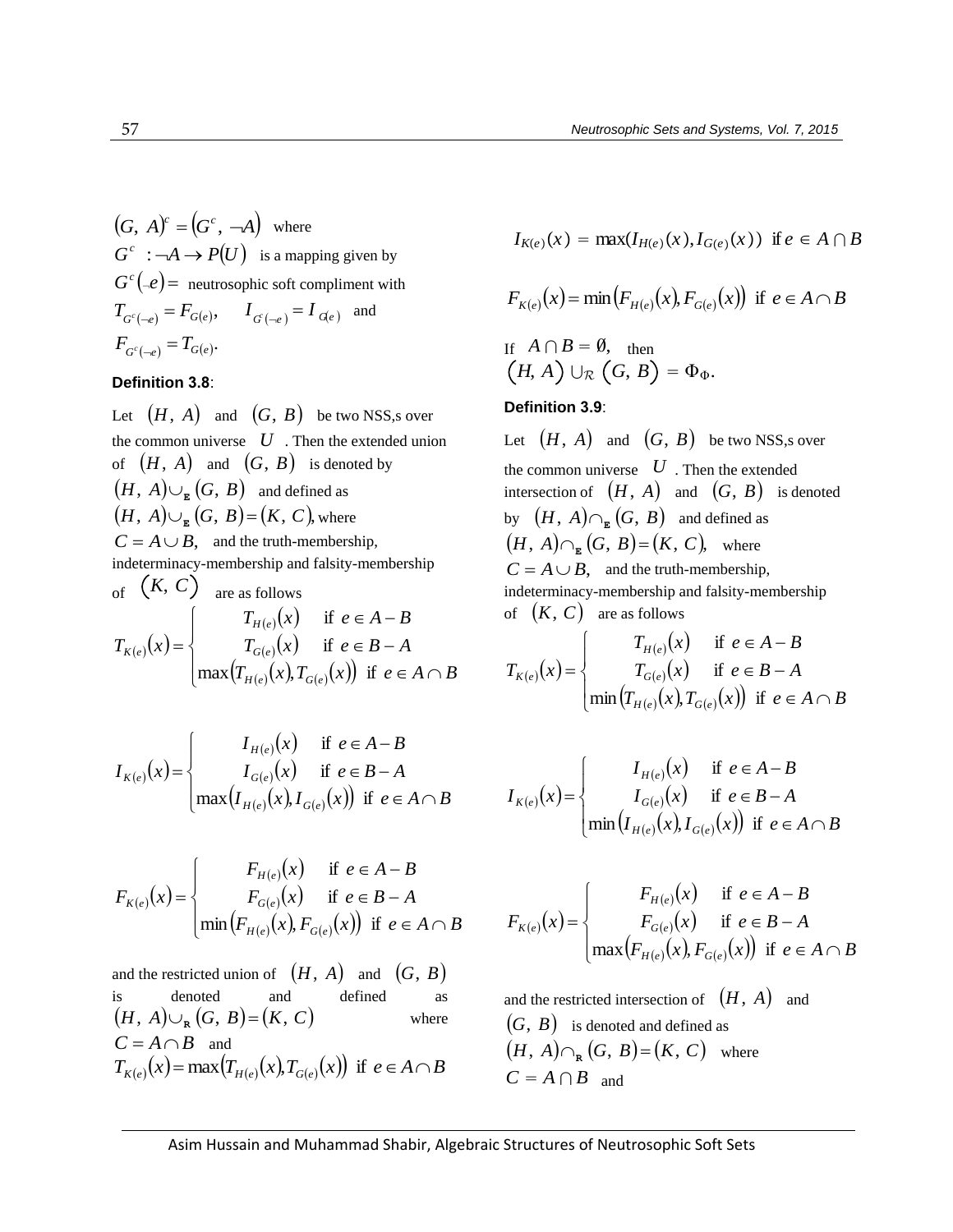$$
T_{K(e)}(x) = \min(T_{H(e)}(x), T_{G(e)}(x)) \text{ if } e \in A \cap B
$$
  
\n
$$
I_{K(e)}(x) = \min(I_{H(e)}(x), I_{G(e)}(x)) \text{ if } e \in A \cap B
$$
  
\n
$$
F_{K(e)}(x) = \max(F_{H(e)}(x), F_{G(e)}(x)) \text{ if } e \in A \cap B
$$

If  $A \cap B = \Phi$  then  $(H, A) \cap_{\mathbb{R}} (G, B) = \Phi_{\Phi}.$ 

## **4 Distributive laws for neutrosophic soft sets**

In this section we present distributive laws on the collection of neutrosophic soft set. It is interesting to see that the equality does not hold in some assertions and counter example is given to show it.

Let  $U$  be an initial universe and  $E$  be the set of parameters. We denote the collection as follows:

**NSS** $(U)^E$  : The collection of all

neutrosophic soft sets over *U*.

**NSS** $(U)_A$ : The collection of all those neutrosophic soft sets over *U* with a fixed parameter set *A*.

# **Theorem 4.1:**

Let  $(H, A)$  and  $(G, B)$  be two neutrosophic

soft sets over the common universe 
$$
U
$$
. Then  
\n(i)  $(H, A) \cup_R (H, A) = (H, A)$  and green  
\n $(H, A) \cap_R (H, A) = (H, A)$ ,  
\n(ii)  $(H, A) \cap_R \Phi_A = \Phi_A$ ,  
\n(iii)  $(H, A) \cup_R \Phi_A = (H, A)$ ,  
\n(iv)  $(H, A) \cup_R \Psi_A = (H, A)$ ,  
\n(v)  $(H, A) \cap_R U_A = U_A$ ,  
\n(v)  $(H, A) \cap_R U_A = (H, A)$ ,  
\n(vi)  $((H, A) \cup_R (G, B))^c = (H, A)^c \cap_R (G, B)^c$ ,  
\n(vii)  $((H, A) \cap_R (G, B))^c = (H, A)^c \cup_R (G, B)^c$ .

*Proof***:** Straightforward.

# **Remark 4.2:**

| Let $\alpha, \beta \in \{\cup_{\mathbf{R}}, \cap_{\mathbf{R}}, \cup_{\mathbf{R}}, \cap_{\mathbf{R}}\}$ , if |  |
|-------------------------------------------------------------------------------------------------------------|--|
| $(H, A)\alpha((G, B)\beta(K, C)) =$                                                                         |  |
| $((H, A)\alpha(G, B))\beta((H, A)\alpha(K, C))$                                                             |  |

holds, then we have 1 otherwise 0 in the following table

|              | E              | E | 'R | R |
|--------------|----------------|---|----|---|
| $\mathbf{E}$ |                |   |    |   |
| E            | $\overline{0}$ |   |    | O |
| R            |                |   |    |   |
|              |                |   |    |   |

Distributi ve law for neutrosophic soft sets Proofs in the cases where equality holds can be followed by definition of respective operations. For which the equality does not hold, see the following example.

#### **Example 4.3:**

Let  $U$  be the set of houses under consideration and

*E* is the set of parameters. Each parameter is a neutrosophic word. Consider

$$
U = \{h_1, h_2, h_3, h_4, h_5\}
$$
 and  $E = \{\text{ beautiful},$ 

wooden , costly, green surroundings, good repair, cheap, expensive .

Suppose that  $A = \{$  beautiful, wooden, costly, green surroundings  $B = \{ \text{costly, good repair,}$ green surroundings  $\}$  and  $C = \{ \text{costly, good}$ repair, beautiful  $\}$ . Let  $(F, A)$ ,  $(G, B)$  and  $(H, C)$  be the neutrosophic soft sets over  $(U, G)$ which are defined as follows:

Neutrosophic soft set  $(G, B)$ 

| $U$ costly                                    | good repair     | green surroundings |
|-----------------------------------------------|-----------------|--------------------|
| $\mid h_1 \mid \langle 0.6, 0.5, 0.4 \rangle$ | (0.7, 0.2, 0.5) | (0.6, 0.2, 0.7)    |
| $h_2   \langle 0.7, 0.3, 0.6 \rangle$         | (0.6, 0.6, 0.8) | (0.4, 0.5, 0.2)    |
| $h_3   \langle 0.8, 0.6, 0.3 \rangle$         | (1, 0.7, 0.5)   | (0.6, 0.4, 0.7)    |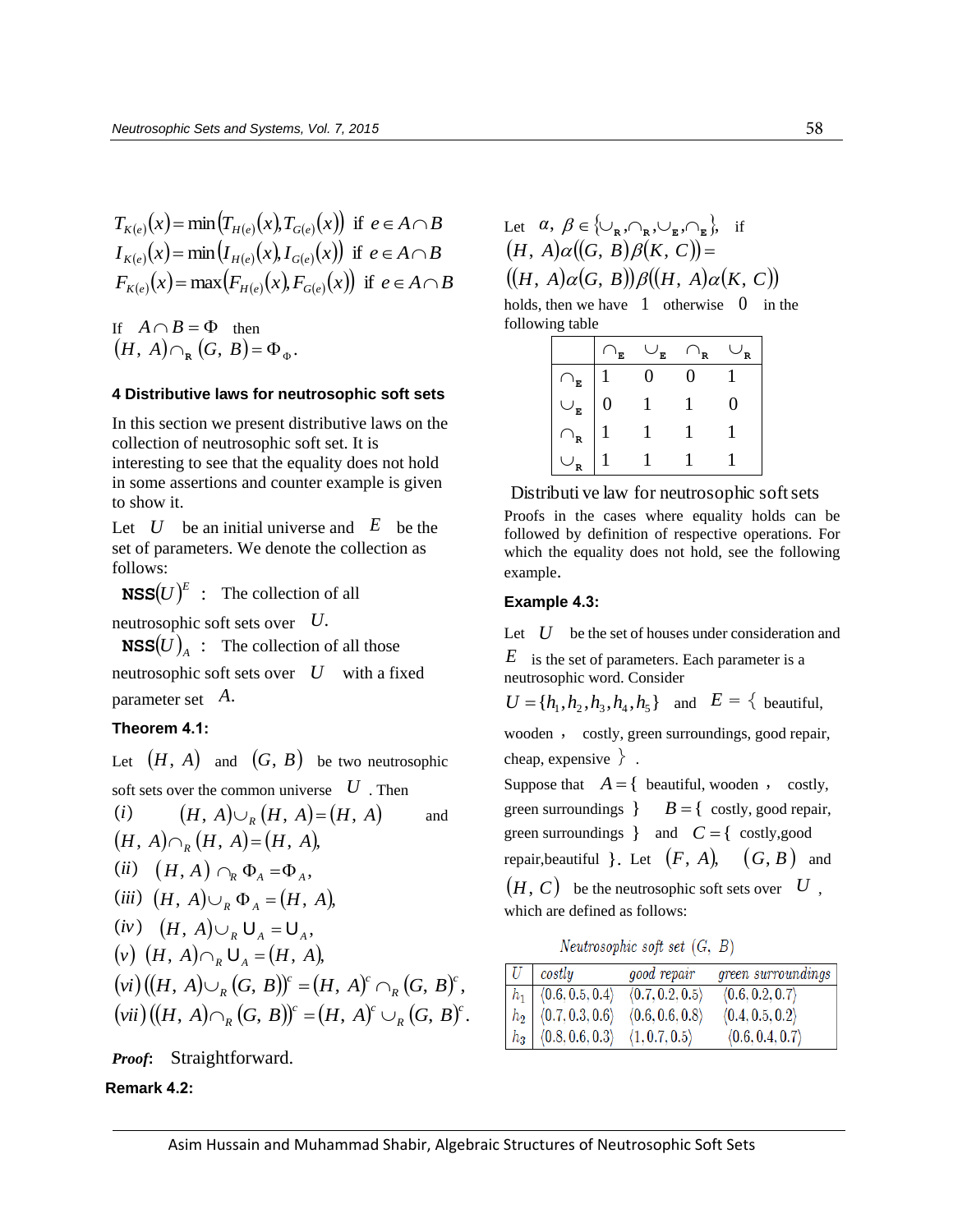# Neutrosophic soft set  $(F, A)$

| $ U $ beautiful                         | wooden          | costly          | green surroundings              |
|-----------------------------------------|-----------------|-----------------|---------------------------------|
| $ h_1 $ $\langle 0.7, 0.4, 0.5 \rangle$ | (0.6, 0.7, 0.8) | (0.8, 0.1, 0.7) | $\langle 0.5, 0.3, 0.7 \rangle$ |
| $h_2   \langle 0.8, 0.5, 0.3 \rangle$   | (0.2, 0.4, 0.7) | (0.5, 0.8, 0.9) | $\langle 0.6, 0.2, 0.3 \rangle$ |
| $h_3   \langle 0.4, 0.6, 0.8 \rangle$   | (0.8, 0.4, 0.6) | (1, 0.3, 0.4)   | (0.7, 0.1, 0.5)                 |

# and Neutrosophic soft set  $(H, C)$  is

|         | costly                          | good repair                                                                                    | be a util                       | structure |
|---------|---------------------------------|------------------------------------------------------------------------------------------------|---------------------------------|-----------|
| $h_1$   | $\langle 0.4, 0.4, 0.6 \rangle$ | (0.5, 0.7, 0.4)                                                                                | $\langle 0.6, 0.8, 0.4 \rangle$ | binary o  |
| $ h_2 $ | $\langle 0.3, 0.7, 0.4 \rangle$ | (0.3, 0.7, 0.4)                                                                                | (0.5, 0.3, 0.3)                 | soft sets |
| $h_3$   | (0.2, 0.4, 0.3)                 | (0.4, 0.5, 0.3)                                                                                | $\langle 0.8, 0.5, 0.8 \rangle$ | neutrosc  |
| Let     |                                 |                                                                                                |                                 | paramet   |
|         |                                 | $(F, A) \cup_{\mathbb{R}} ((G, B) \cup_{\mathbb{R}} (H, C)) = (I, A \cup (B \cap C))$ and have |                                 | universe  |
|         |                                 |                                                                                                |                                 |           |

## Let

$$
(A) \cup_{\mathbb{E}} ((G, B) \cup_{\mathbb{R}} (H, C)) = (I, A \cup (B \cap C)) \text{ and }
$$

# Then

# *Neutrosophic soft set*  $(I, A \cup (B \cap C))$

|  | $ U $ beautiful                         | wooden                              | costly          | green surroundings good repair |                 |
|--|-----------------------------------------|-------------------------------------|-----------------|--------------------------------|-----------------|
|  | $ h_1 $ $\langle 0.7, 0.4, 0.5 \rangle$ | $\langle 0.6, 0.7, 0.8 \rangle$     | (0.8, 0.5, 0.4) | (0.5, 0.3, 0.7)                | (0.7, 0.7, 0.4) |
|  | $h_2   \langle 0.8, 0.5, 0.3 \rangle$   | $(0.2, 0.4, 0.7)$ $(0.7, 0.8, 0.4)$ |                 | (0.6, 0.2, 0.3)                | (0.6, 0.7, 0.4) |
|  | $h_3   \langle 0.4, 0.6, 0.8 \rangle$   | $(0.8, 0.4, 0.6)$ $(1, 0.6, 0.3)$   |                 | (0.7, 0.1, 0.5)                | (1, 0.7, 0.3)   |

*Neutrosophic soft set*  $(J, (A \cup B) \cap (A \cup C))$ 

|  | $ U $ beautiful                       | wooden          | costly          | green surroundings good repair |                 |
|--|---------------------------------------|-----------------|-----------------|--------------------------------|-----------------|
|  | $h_1   \langle 0.7, 0.8, 0.4 \rangle$ | (0.6, 0.7, 0.8) | (0.8, 0.5, 0.4) | (0.6, 0.3, 0.7)                | (0.7, 0.7, 0.4) |
|  | $h_2   \langle 0.8, 0.5, 0.3 \rangle$ | (0.2, 0.4, 0.7) | (0.7, 0.8, 0.4) | (0.6, 0.5, 0.2)                | (0.6, 0.7, 0.4) |
|  | $h_3   \langle 0.8, 0.6, 0.8 \rangle$ | (0.8, 0.4, 0.6) | (1, 0.6, 0.3)   | (0.7, 0.4, 0.5)                | (1, 0.7, 0.3)   |

# Thus

$$
\begin{array}{ll}\n\frac{|h_3|}{\sqrt{0.8,0.8,0.8}} & \frac{(0.8,0.4,0.6)}{\sqrt{0.8,0.4,0.8}} & \frac{(0.7,0.4,0.5)}{\sqrt{0.7,0.4,0.5}} & \frac{(1,0.7,0.3)}{\sqrt{0.8,0.8}} \\
\text{Thus} \\
(F, A) \cup_{\mathbb{E}} ((G, B) \cup_{\mathbb{R}} (H, C)) \neq \\
((F, A) \cup_{\mathbb{E}} (G, B) \cup_{\mathbb{R}} ((F, A) \cup_{\mathbb{E}} (H, C)) \\
\text{Similarly we can show that} \\
(F, A) \cap_{\mathbb{E}} ((G, B) \cap_{\mathbb{R}} (H, C)) \neq \\
((F, A) \cap_{\mathbb{E}} (G, B) \cap_{\mathbb{R}} ((F, A) \cap_{\mathbb{E}} (H, C)) \\
\text{and} \\
(F, A) \cup_{\mathbb{E}} ((G, B) \cap_{\mathbb{E}} (H, C)) \neq \\
\end{array}
$$

$$
((F, A)\cup_{\mathbf{E}} (G, B))\cap_{\mathbf{E}} ((F, A)\cup_{\mathbf{E}} (H, C)),
$$
  
\n
$$
(F, A)\cap_{\mathbf{E}} ((G, B)\cup_{\mathbf{E}} (H, C)) \neq
$$
  
\n
$$
((F, A)\cap_{\mathbf{E}} (G, B))\cup_{\mathbf{E}} ((F, A)\cap_{\mathbf{E}} (H, C)).
$$

## **5 Algebraic structures associated with neutrosophic soft sets**

parameters. Recall that, let  $(F, A) \cup_{\mathbb{E}} ((G, B) \cup_{\mathbb{R}} (H, C)) = (I, A \cup (B \cap C))$  and  $\mathbb{E}$  be the set of universe and  $E$  be the set of universe and  $E$  be the set of universe and  $E$  be the set of universe and  $(F, A) \cup_{\mathbb$ In this section, we initiate the study of algebraic structures associated with single and double binary operations, for the set of all neutrosophic soft sets over the universe  $U$ , and the set of all neutrosophic soft sets with a fixed set of parameters. Recall that, let  $U$  be an initial universe and  $E$  be the set of parameters. Then we have:

 $\text{RSS}(U)^E$  : The collection of all neutrosophic soft sets over  $U$ .

**NSS** $(U)_A$  : The collection of all those neutrosophic soft sets over  $U$  with a fixed parameter set *A*.

# **5.1 Commutative monoids**

From Theorem 4.1, it is clear that  $\left(\texttt{NSS}(U)^E,\,\alpha\right)$ are idempotent, commutative, semigroups for  $\alpha \in \{\cup_{\mathcal{R}} ,\cap_{\mathcal{R}} ,\cup_{\mathcal{E}} ,\cup_{\mathcal{E}} \}$ .  $(1)$   $\left(\text{NSS}(U)^E, \cup_{\text{R}}\right)$  is a monoid with  $\Phi_E$  as an identity element,  $(\overrightarrow{\textbf{NSS}}(U)_{A}, \cup_{\textbf{R}})$  is a subsemigroup of  $\left( \text{NSS}(U)^E, \cup_{\mathbf{R}} \right)$  $(2)$   $(\text{NSS}(U)^E, \bigcap_{\mathbf{R}})$  is a monoid with  $\mathfrak{U}_E$  as an identity element,  $\left(\text{NSS}(U)_{A}, \bigcap_{\mathbf{R}}\right)$  is a subsemigroup of  $\left( \text{NSS}(U)^E, \bigcap_{\mathbf{R}} \right)$ (3)  $\left(\text{NSS}(U)^E, \cup_{\underline{\mathbf{E}}} \right)$  is a monoid with  $\Phi_{\Phi}$ as an identity element,  $\left( \text{NSS}(U)_{A}, \cup_{\mathbf{E}} \right)$  is a subsemigroup of  $\left( \text{NSS}(U)^E, \cup_{_{\text{E}}} \right)$ (4)  $\left(\text{NSS}(U)^E, \bigcap_{\mathbf{E}}\right)$  is a monoid with  $\Phi_{\Phi}$ as an identity element,  $\left( \text{NSS}(U)_{A}, \bigcap_{E} \right)$  is a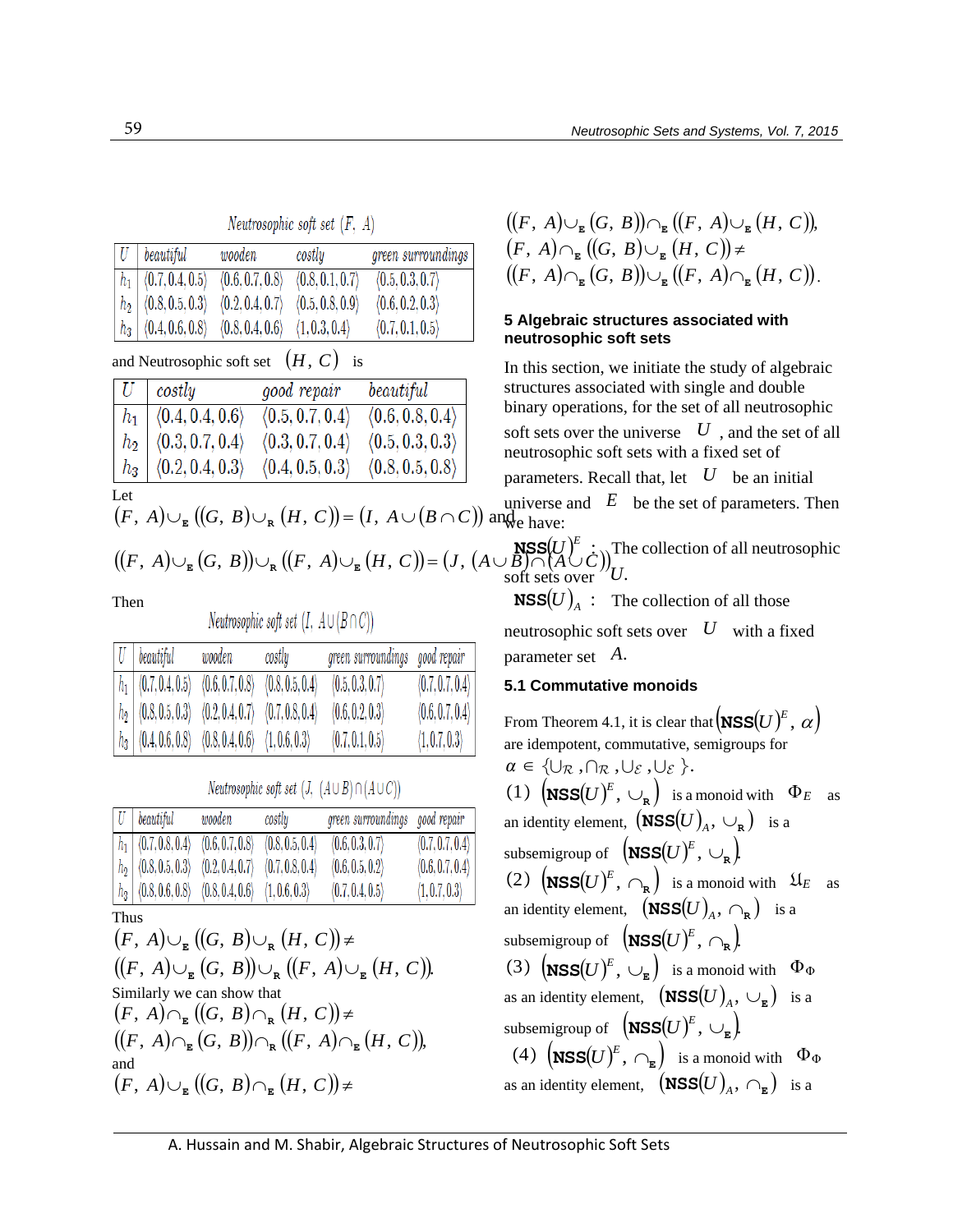subsemigroup of  $\left( \text{NSS}(U)^E, \bigcap_{\mathbf{E}} \right)$ 

**5.2 Semirings:** 

 $(1)$   $\left(\text{NSS}(U)^E, \cup_{\text{R}} , \cap_{\text{R}}\right)$  is a commutative, idempotent semiring with  $\mathbf{U}_E$  as an identity element.  $(2)$   $(\text{NSS}(U)^E, \cup_{\mathbb{R}} , \cup_{\mathbb{E}} )$  is a commutative, idempotent semiring with  $\Phi_{\Phi}$  as an identity element.  $(3)$   $(\text{NSS}(U)^E, \cup_{\text{R}} , \cap_{\text{E}})$  is a commutative, idempotent semiring with  $\Phi_{\Phi}$  as an identity element. (4)  $\left(\text{NSS}(U)^E, \bigcap_{\mathbf{R}} , \bigcup_{\mathbf{R}} \right)$  is a commutative, idempotent semiring with  $\Phi_E$  as an identity element.  $(5)$   $(\text{NSS}(U)^E, \bigcap_{\mathbf{R}} , \bigcup_{\mathbf{E}} )$  is a commutative, idempotent semiring with  $\Phi_{\Phi}$  as an identity element. (6)  $\left(\text{NSS}(U)^E, \bigcap_{\mathbf{R}} , \bigcap_{\mathbf{E}}\right)$  is a commutative, idempotent semiring with  $\Phi_{\Phi}$  as an identity element. (7)  $\left(\text{NSS}(U)^E, \cup_{\mathbf{E}} , \cap_{\mathbf{R}}\right)$  is a commutative, idempotent semiring with  $\mathfrak{U}_E$  as an identity element. (8)  $\left(\text{NSS}(U)^E, \bigcap_{\mathbf{E}} \cup_{\mathbf{R}}\right)$  is a commutative, idempotent semiring with  $\Phi_E$  as an identity element. **5.3 Lattices:** In this subsection we study what type of lattice structure is associated with the neutrosophic soft sets.

## **Remark 5.3.1:**

Let  $\alpha, \beta \in \{\cup_{\mathbb{R}}, \cap_{\mathbb{R}}, \cup_{\mathbb{E}}, \cap_{\mathbb{E}}\}$  if the absorption law  $\alpha$ ,  $\beta$   $\in$  ( $\circ$ <sub>R</sub>,  $\circ$ <sub>R</sub>,  $\circ$ <sub>R</sub>,  $\circ$ <sub>R</sub>,  $\circ$ <sub>R</sub>,  $\circ$ <sub>R</sub>,  $\circ$ <sub>R</sub>,  $\circ$ <sub>R</sub>,  $\circ$ <sub>R</sub>,  $\circ$ <sub>R</sub>,  $\circ$ <sub>R</sub>,  $\circ$ <sub>R</sub>,  $\circ$ <sub>R</sub>,  $\circ$ <sub>R</sub>,  $\circ$ <sub>R</sub>,  $\circ$ <sub>R</sub>,  $\circ$ <sub>R</sub>,  $\circ$ <sub>R</sub>,  $\circ$ <sub>R</sub>,  $\circ$ <sub>R</sub>,  $\circ$ <sub>R</sub>,  $\circ$ <sub>R</sub>,  $\circ$ <sub></sub>

holds we write 1 otherwise 0 in the following table.

|               | F.             | F. | 'R |  |
|---------------|----------------|----|----|--|
| E             |                |    |    |  |
| $\mathbf{r}$  | $\overline{0}$ |    |    |  |
| $\sim$ 1<br>R | 0              |    | 0  |  |
|               |                |    |    |  |

Absorption law for neutrosophic soft sets

 $(1)$   $\left(\text{NSS}(U)^{E}, \Phi_{\Phi}, \bigcup_{E}, \bigcup_{\mathbf{R}}, \bigcap_{\mathbf{E}}\right)$  and  $(\mathbf{NSS}(U)^E, \Phi_{\Phi}, \mathbf{U}_E, \cup_{\mathbf{R}}, \cap_{\mathbf{E}})$  and<br>  $(\mathbf{NSS}(U)^E, \mathbf{U}_E, \Phi_{\Phi}, \cap_{\mathbf{R}}, \cup_{\mathbf{E}})$  are lattices with  $\left(\text{NSS}(U)^E, \mathsf{U}_E, \Phi_{\Phi}, \bigcap_{\mathbf{R}}, \bigcup_{\mathbf{E}}\right)$  are l<br>  $\left(\text{NSS}(U)_A, \Phi_A, \mathsf{U}_A, \bigcup_{\mathbf{R}}, \bigcap_{\mathbf{E}}\right)$  and  $\left(\text{NSS}(U)_A, \Phi_A, \bigcup_A, \bigcup_{\mathbf{R}}, \bigcap_{\mathbf{E}}\right)$  and<br>  $\left(\text{NSS}(U)_A, \bigcup_A, \Phi_A, \bigcap_{\mathbf{R}}, \bigcup_{\mathbf{E}}\right)$  as their sublattices respectively. sublattices respectively.<br>
(2)  $\left(\text{NSS}(U)^E, \Phi_{\Phi}, \bigcup_{E}, \bigcup_{\mathbf{E}, \bigcirc \mathbf{R}}\right)$  and  $(2)$   $(\text{NSS}(U)^E, \Phi_{\Phi}, \bigcup_{E}, \bigcup_{\mathbf{E}}, \bigcap_{\mathbf{R}}\}$  and  $(\text{NSS}(U)^E, \bigcup_{E}, \Phi_{\Phi}, \bigcap_{\mathbf{R}}, \bigcup_{\mathbf{E}}\})$  are lattices with  $\left(\text{NSS}(U)^E, \mathsf{U}_E, \Phi_{\Phi}, \bigcap_{\mathbf{R}}, \bigcup_{\mathbf{E}}\right)$  are l<br>  $\left(\text{NSS}(U)_A, \Phi_A, \mathsf{U}_A, \bigcup_{\mathbf{E}}, \bigcap_{\mathbf{R}}\right)$  and  $\left(\text{NSS}(U)_A, \Phi_A, \bigcup_A, \bigcup_{\mathbf{E}}, \bigcap_{\mathbf{R}}\right)$  and<br>  $\left(\text{NSS}(U)_A, \bigcup_A, \Phi_A, \bigcap_{\mathbf{R}}, \bigcup_{\mathbf{E}}\right)$  as their sublattices respectively.

The above mentioned lattices and sublattices are bounded distributive lattices.

## **Proposition 5.3.2 :**

For the lattice of neutrosophic soft set  
\n
$$
(\mathbf{NSS}(U)^E, \Phi_{\Phi}, \bigcup_{E}, \bigcup_{\mathbf{R}}, \bigcap_{\mathbf{E}} \text{ for any}
$$
\n
$$
(H, A) \quad \text{and} \quad (G, B) \in \mathbf{NSS}(U)^E, \text{ then}
$$
\n
$$
(1) \quad (H, A) \circ \circ (G, B) \text{ if and only if}
$$
\n
$$
(H, A) \cup_{\mathbf{R}} (G, B) = (H, A).
$$
\n
$$
(2) \quad (H, A) \circ \circ (G, B) \text{ if and only if}
$$
\n
$$
(H, A) \cap \circ (G, B) = (G, B).
$$

**Proof:** Straightforward.

# **Proposition 5.3.3:**

For the lattice of neutrosophic soft set  

$$
\left(\text{NSS}(U)^E, \Phi_{\Phi}, \bigcup_{E}, \bigcup_{\mathbf{E}}, \bigcap_{\mathbf{R}}\right)
$$
 for any